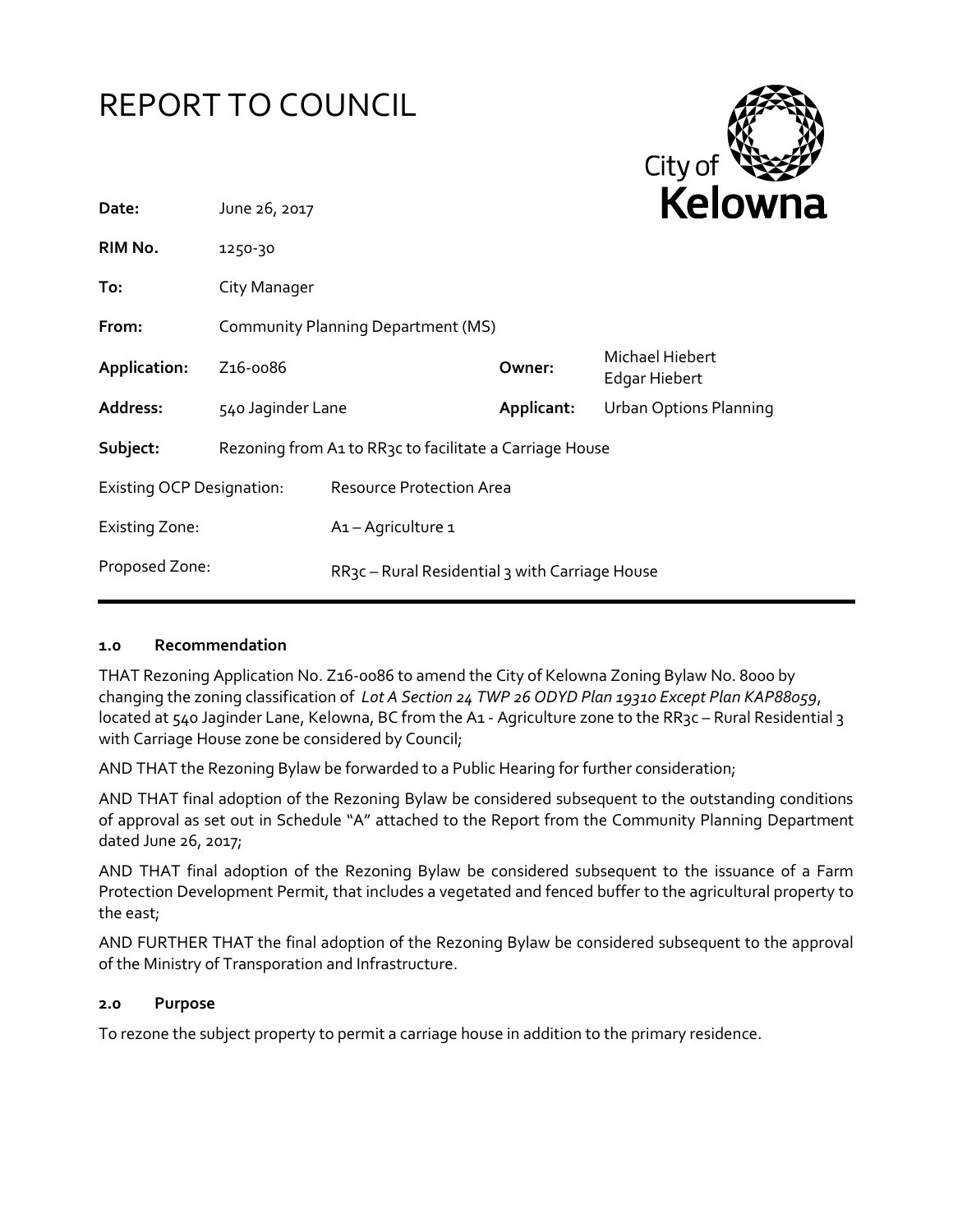# **3.0 Community Planning**

Community Planning supports the proposed rezoning due to the unique location immediately adjacent to the Hwy 33 corridor, its location not in the Agricultural Land Reserve (ALR) and its close proximity to amenities in the Rutland neighbourhood (i.e. transit, schools, and parks). Also, the small property size at 2885 m<sup>2</sup> benefits from an existing sanitary sewer connection that was installed as part of the recent Highway 33 upgrades.

# **4.0 Proposal**

# 4.1 Background

The property was originally part of a larger agriculture parcel. In 1984, this parcel was subdivided from the parcel to the north, 528 Jaginder Lane. In 2009, Jaginder Lane was dedicated, and the formal access to the property transferred from Highway 33 to Jaginder Lane.

Given that the property was subdivided from the original farm, and that it's size corresponds with the size of a Rural Residential 3 zone, rezoning the parcel to a rural residential zone is appropriate.

In 1996, the current primary residence was built. At the time, the owner signed a covenant that permitted the original farmhouse to be occupied by a long time farm worker and their family.

Since 1996, the City has permitted carriage houses in the rural residential zones. In addition, when the improvements through the widening of Highway 33 and corresponding sewer occurred from 2009 through 2011, sewer connections were installed to both dwellings.

### 4.2 Project Description

The applicant is requesting that the property be rezoned from A1 – Agriculture 1 to RR3c – Rural Residential 3 with Carriage House, to authorize the existing old farmhouse on the property to be used as a carriage house. Two dwellings are permitted in the Rural Residential 3 with Carriage House zone. The primary residence does not have a suite. The original farmhouse conforms to the carriage house regulations.

Staff are recommending two conditions prior to adoption:

- Connection of both the primary dwelling and the carriage house to sanity sewer; and
- Issuance of a Farm Protection Development Permit, to address a vegetated buffer and fence to buffer potential agricultural/residential conflicts with the agricultural operation to the east.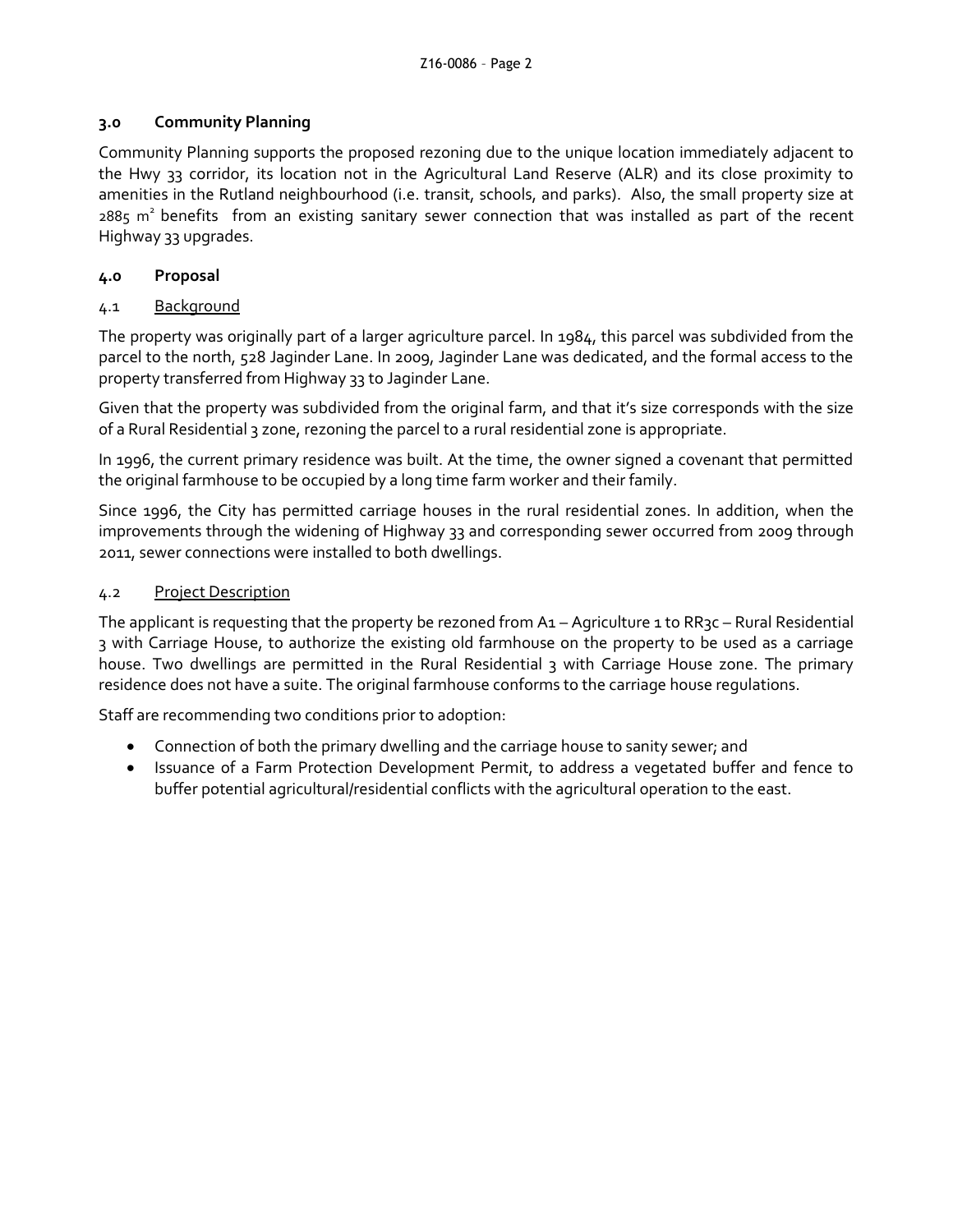# **Site Plan:** 540 Jaginder Lane



# **Principal Dwelling:** 540 Jaginder Lane

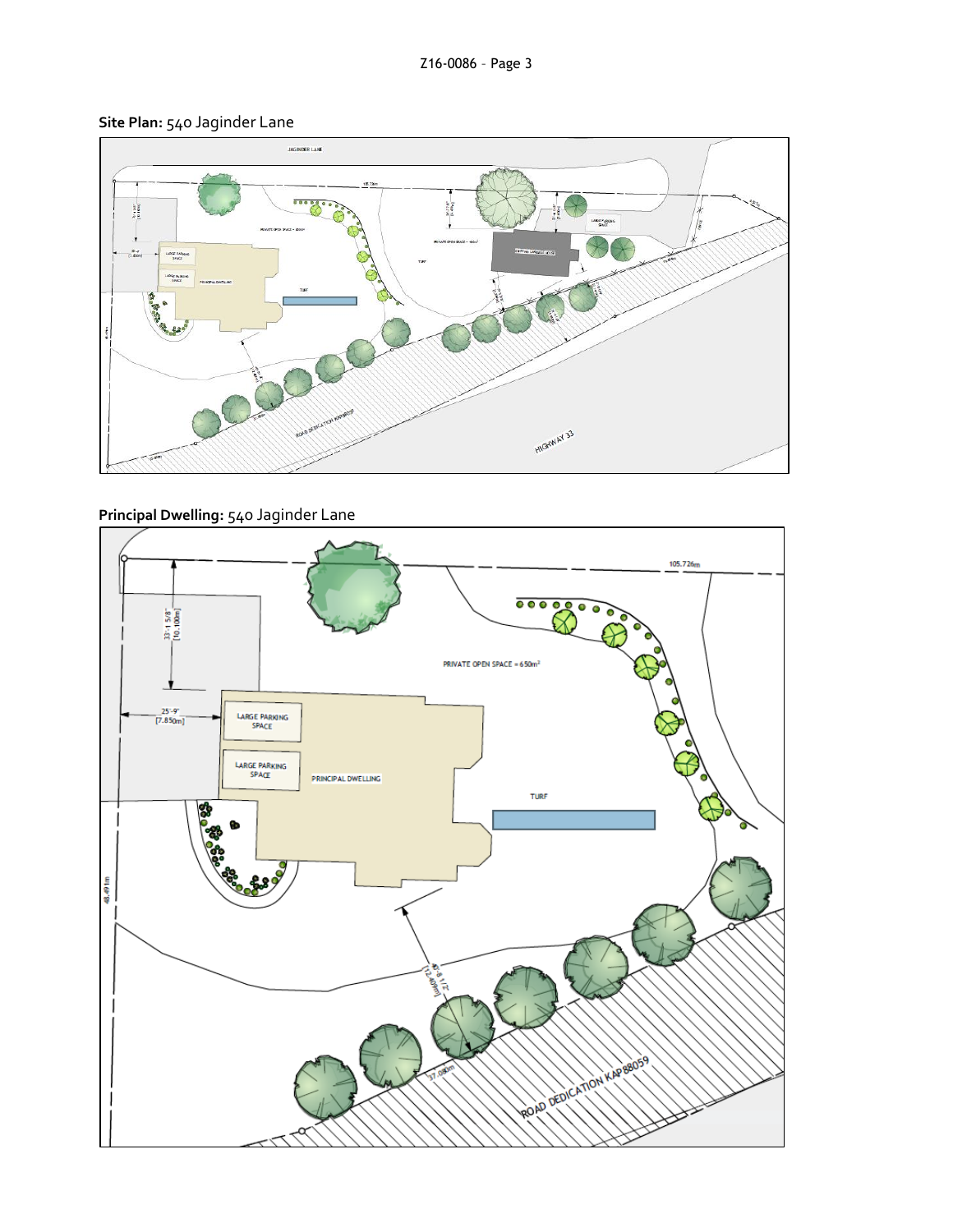

**Proposed Carriage House:** 540 Jaginder Lane

# 4.3 Site Context

The property lies within the Rutland Sector of the City, according to the Official Community Plan. The property is adjacent Highway 33 E, but is accessed from Jaginder Lane. It is outside the Permenant Growth Boundary, which lies on the other side of Highway 33 from the property.

The property is not within the Agricultural Land Reserve (ALR), but the ALR is adjacent to the east.

Specifically, adjacent land uses are as follows:

| <b>Orientation</b> | Zoning                    | <b>Land Use</b>          |
|--------------------|---------------------------|--------------------------|
| North              | A1 - Agriculture 1        | <b>Rural Residential</b> |
| East               | A1 – Agriculture 1 (ALR)  | Agriculture              |
| South              | A1 – Agriculture 1 (ALR)  | Agriculture              |
| West               | RU1-Large Lot Residential | Urban Residential        |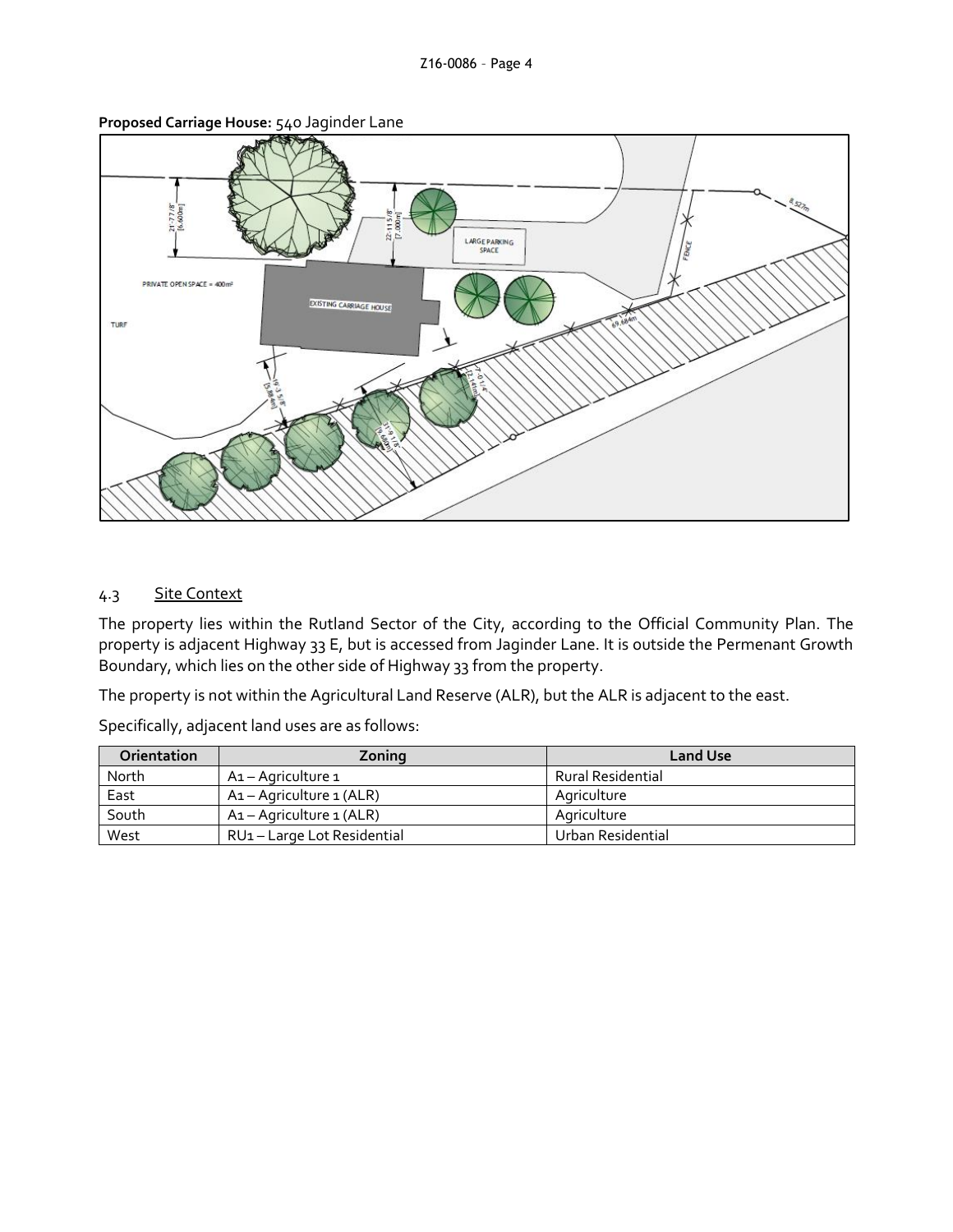

**Neighbourhood Map:** 540 Jaginder Lane

**Future Land Use:** 540 Jaginder Lane

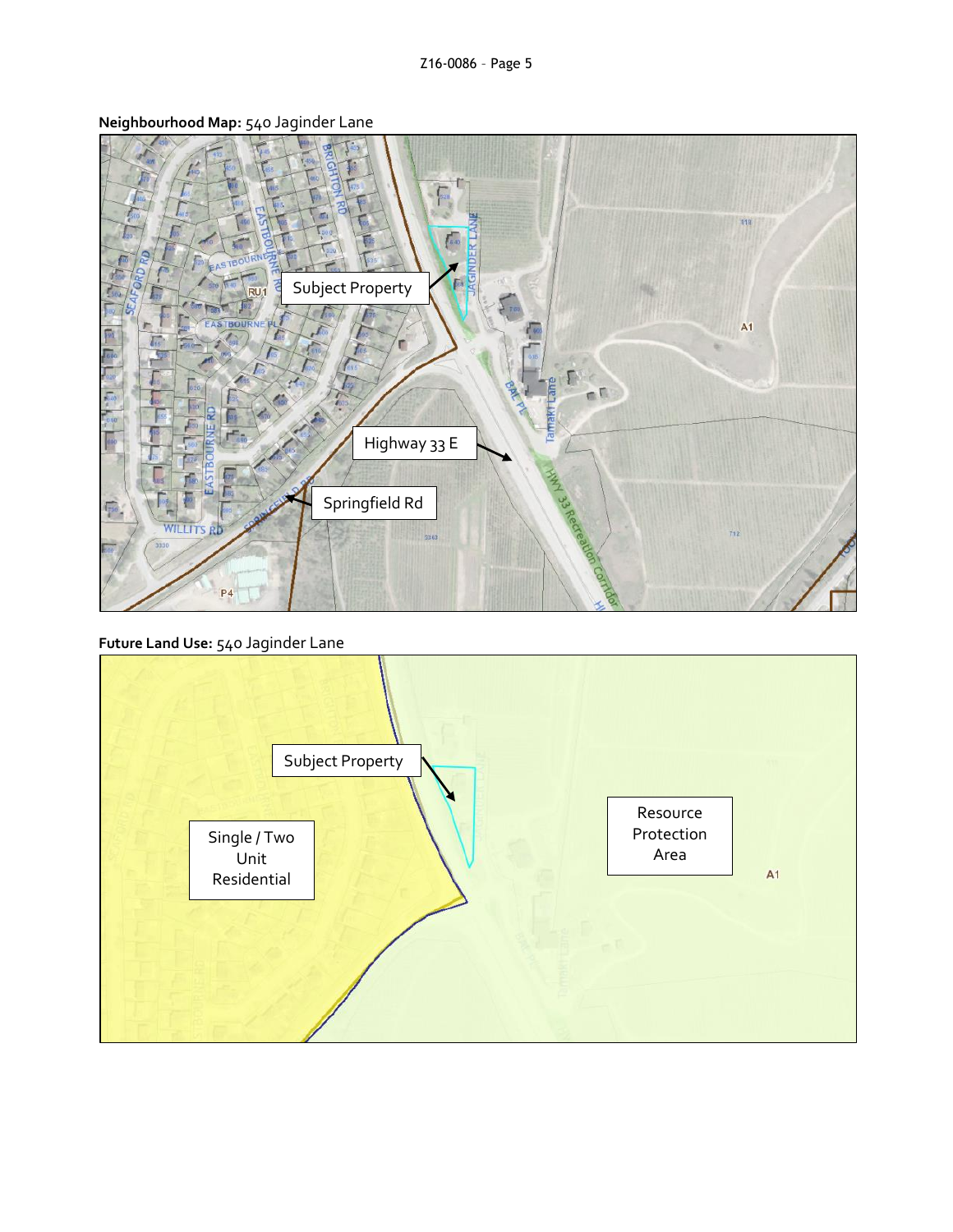|                    | ennancine di oman poonuary ; :  mapri <sub>14</sub> 0 sugnitudi Lunc |                              |  |
|--------------------|----------------------------------------------------------------------|------------------------------|--|
| Permanent          |                                                                      |                              |  |
| Growth<br>Boundary | $\sqrt{2}$                                                           | Agricultural<br>Land Reserve |  |
|                    | Subject Property                                                     |                              |  |
|                    |                                                                      |                              |  |
|                    |                                                                      |                              |  |
|                    |                                                                      |                              |  |

**Permanent Growth Boundary / ALR Map:** 540 Jaginder Lane

**Subject Property Map:** 540 Jaginder Lane

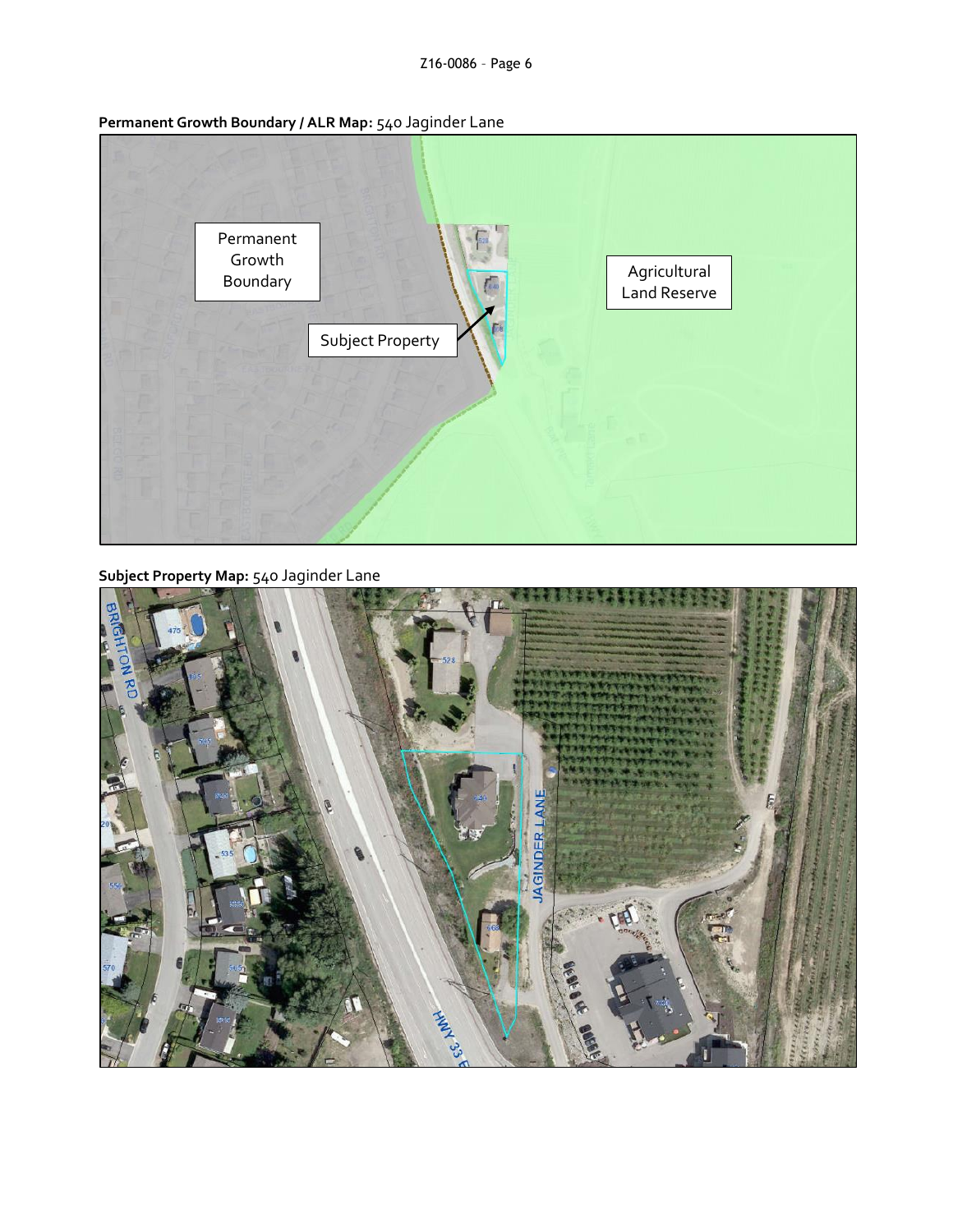### 4.4 Zoning Analysis Table

Applicable zoning requirements as it relates to the subject property for the Rural Residential 3 with Carriage House zone is outlined below.

| <b>Zoning Analysis Table</b>                          |                                                                                                            |                                                                                      |  |  |
|-------------------------------------------------------|------------------------------------------------------------------------------------------------------------|--------------------------------------------------------------------------------------|--|--|
| <b>CRITERIA</b>                                       | RR3c ZONE<br><b>REQUIREMENTS</b>                                                                           | <b>PROPOSAL</b>                                                                      |  |  |
|                                                       | <b>Existing Lot/Subdivision Regulations</b>                                                                |                                                                                      |  |  |
| Lot Area                                              | $166$ o m <sup>2</sup>                                                                                     | $2885 \text{ m}^2$                                                                   |  |  |
| Lot Width                                             | 18 <sub>m</sub>                                                                                            | 70 m (average)                                                                       |  |  |
| Lot Depth                                             | 30 m                                                                                                       | 31.5 m (average)                                                                     |  |  |
|                                                       | Development Regulations - Principal Dwelling                                                               |                                                                                      |  |  |
| Height                                                | 9.5 <sub>m</sub>                                                                                           | 7 <sub>m</sub>                                                                       |  |  |
| Front Yard                                            | 6 m                                                                                                        | 10.1 <sub>m</sub>                                                                    |  |  |
| Side Yard (south)                                     | 2 m                                                                                                        | 76 m                                                                                 |  |  |
| Side Yard (north)                                     | 2 <sub>m</sub>                                                                                             | 7.85 m                                                                               |  |  |
| Rear Yard                                             | 7.5 <sub>m</sub>                                                                                           | 26 m (average)                                                                       |  |  |
| Development Regulations - Carriage House <sup>1</sup> |                                                                                                            |                                                                                      |  |  |
| Height                                                | 4.8 m                                                                                                      | 4.8 m                                                                                |  |  |
| Front Yard                                            | 6 m                                                                                                        | 6.6 <sub>m</sub>                                                                     |  |  |
| Side Yard (south)                                     | 4.5 m (flanking)                                                                                           | 38.5                                                                                 |  |  |
| Side Yard (north)                                     | 2 <sub>m</sub>                                                                                             | 64.9 m                                                                               |  |  |
| Rear Yard                                             | 2 m (See note <sup>2</sup> )                                                                               | 2.14 m                                                                               |  |  |
| <b>Other Regulations</b>                              |                                                                                                            |                                                                                      |  |  |
| Minimum Parking Requirements                          | 3 stalls                                                                                                   | 2 Principal Dwelling / 1 Carriage House                                              |  |  |
| Peak Height Comparison                                | Carriage House not to exceed                                                                               | Principal 7 m / Carriage House                                                       |  |  |
| Private Open Space                                    | 30 $m2$                                                                                                    | Carriage House: 400m <sup>2</sup><br>Principal Dwelling: 650m <sup>2</sup>           |  |  |
| Carriage Floor Area                                   | 75% of the principal dwelling to a<br>maximum of 90m <sup>2</sup>                                          | principal dwelling: 390.9 m <sup>2</sup><br>carriage house:72m <sup>2</sup><br>18.4% |  |  |
| Maximum footprint of all<br>accessory buildings       | Lesser of 90m <sup>2</sup> or 14% is<br>permitted except when 1 storey<br>in height then 100m <sup>2</sup> | 96.6 $m^2$ or 3.3%                                                                   |  |  |

<sup>1</sup> Per Bylaw 8000, Section 9.5b.1(c) on double fronting lots, the carriage house should be sited in accordance with the regulations for a single detached dwelling.

 $^{\text{2}}$  Per Bylaw 8000, Section 9.5b.15 Rear yard setback for a carriage house is 2.0 metres, and also Section 1.8.1, where a property has been reduced in size due to a city or provincial road taking, the distance of the original property line will be considered.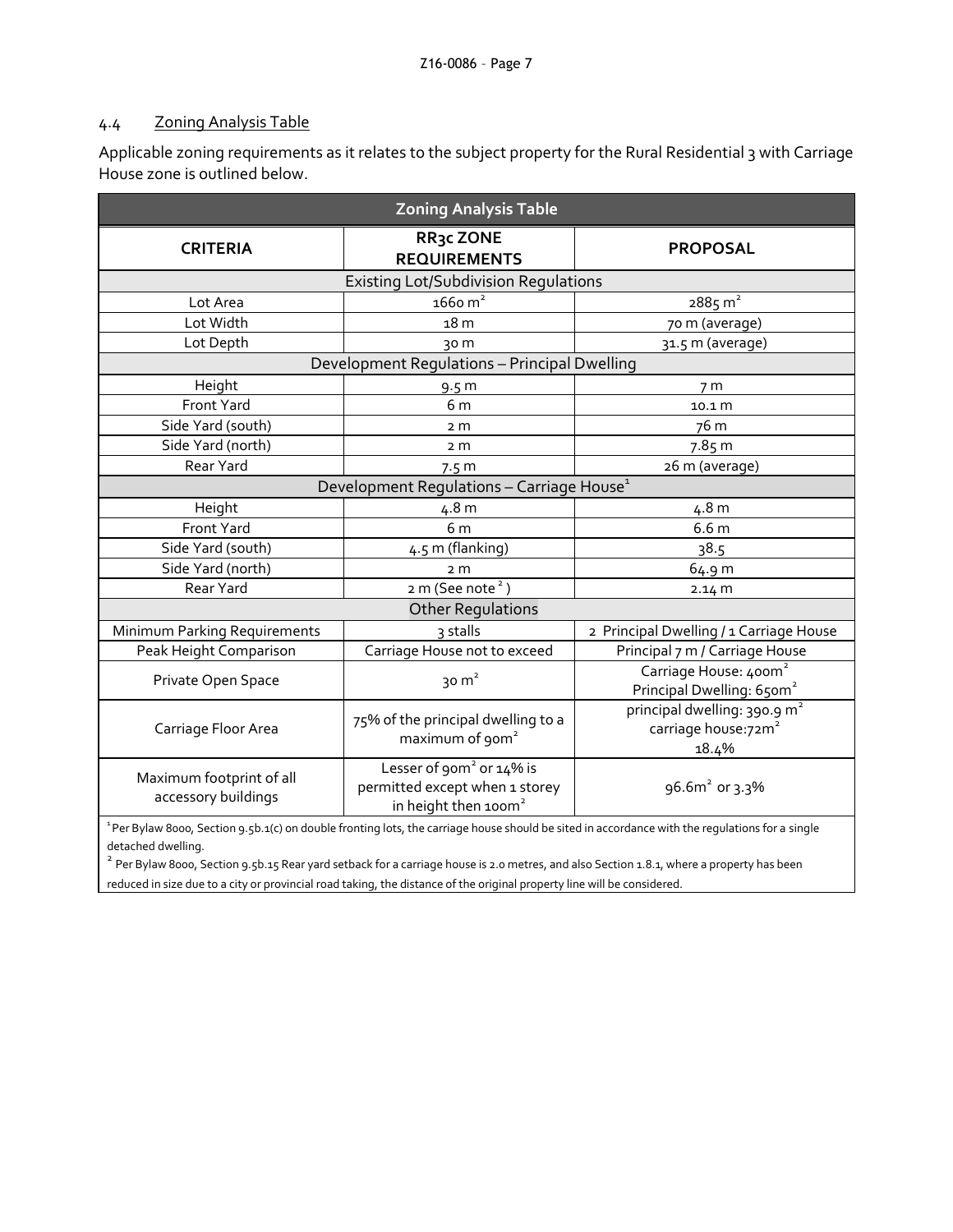#### 4.5 Landscape Buffer Treatment - Level 5 - ALR Buffer



#### 5.0 **Development Policies**

### Kelowna Official Community Plan (OCP)

**Carriage Houses & Accessory Apartments<sup>1</sup> .** Support carriage houses and accessory apartments through appropriate zoning regulations.

Family Housing<sup>2</sup>. Support housing alternatives for families when single detached housing is too costly, including features that are important to families such as: outdoor space, direct access to grade, workshop space, larger units, safe design, and neighborhood characteristics (e.g.: location and amenities).

# **Farm Protection Development Permit Objectives<sup>3</sup> .**

- Protect farm land and farm operations;
- Minimize the impact of urban encroachment and land use conflicts on agricultural land; and
- Minimize conflicts created by activities designated as farm use by ALC regulation and nonfarm uses within agricultural areas.

#### **6.0 Technical Comments**

#### 6.1 Development Engineering Department

- Refer to Attachment 'A'.
- 6.2 Fire Department

The Fire Department has no issues with the zoning application. We note that:

- the requirements of Section 9.10.19 Smoke Alarms and Carbon Monoxide alarms of the BCBC 2012 are to be met; and
- all units shall have a posted address on Javinder Lane for emergency services.

<sup>-</sup><sup>1</sup> City of Kelowna Official Community Plan, Policy 5.22.12 (Development Process Chapter).

<sup>&</sup>lt;sup>2</sup> City of Kelowna Official Community Plan, Policy 5.22.13 (Development Process Chapter).

<sup>&</sup>lt;sup>3</sup> City of Kelowna Official Community Plan, Chapter 15 (Farm Protection Development Permit Chapter).